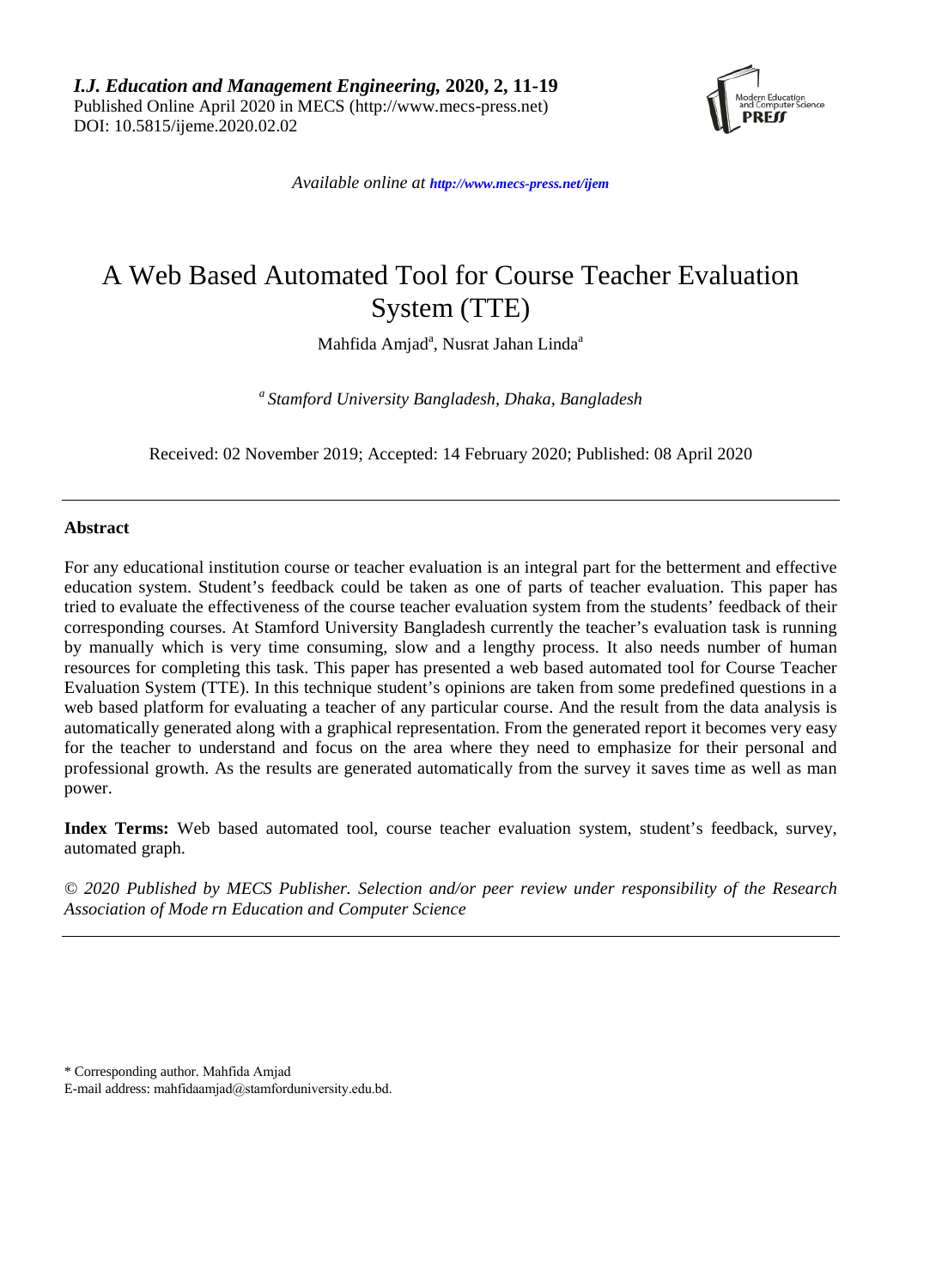# **1. Introduction and Literature Review**

Evaluation is a process of making judgments over a level of performance or achievement by assessing, testing and measuring. The main purpose of course teacher evaluation is personal and professional growth that leads to improved performance in any educational system. The newly appointed teachers should be able to accelerate the learning curve that comes with their new job. Proper assistance and training can be provided to contending teachers for guiding them to improve their mastery of content delivery, manage classrooms; enhance student engagement and participation, motivation, and learning. Teacher observations and post-observation conferences should occur at regular intervals throughout the year and result in more consistent and timely feedback about their performance [2].

Student's feedback is considered as the most effective and reliable method for teacher's evaluation [1]. Evaluating teacher's performance is essential to improve learning system as it is related to student's learning. As a result, teacher's performance should be assured through the proper use of teacher evaluation technique. This technique refers to the formal process for any educational institution to review and rate teachers' performance and effectiveness in the classroom. The responses from these evaluations are used to provide feedback to teachers and guide their professional development [3].

In Stamford University Bangladesh it uses an evaluation system which is manual or hardcopy based. For doing the evaluation the students are asked to fill up a form of 10 questions. After the survey all the forms are collected and the data analysis is done by manually using Microsoft Excel which is very lengthy and time consuming matter. And from this concern the idea of a web based automated system is generated to make this evaluation system easier and faster compared to the manual system web based automated tool for Course Teacher Evaluation System (TTE) it is possible to analysis the data00automatically after taking the survey along with an auto generated graph showing the minimum and maximum values for corresponding questions. From this graph it is easily understandable to a particular teacher where he or she should focus or give more emphasize to improve him/her.

The rest of this paper is organized as follows; Section 2 discusses the literature review. Section 3 and 4 illustrates the methodology, data analysis and result respectively. Finally Section 5 concludes this paper with discussion and conclusion.

# **2. Literature Review**

Basic concept and feature of TTE along with its advantages has been discussed in this section.

# *2.1 Background Study*

The main objective of evaluation of any system is assessing, testing and measuring which is done for qualitative improvement. It is a process of judgments over a level of performance. The aim of this study is to improve the quality of teaching by introducing student's feedback in an educational institution.

Starting during the 1990s and through the 2000s, examinations of year-to-year understudy test information reliably indicated that a few educators helped their understudies adapt altogether more than did different instructors. Backing bunches contended that present quality-control frameworks for instructors were inadequate. In a persuasive 2009 report, TNTP (some time ago the New Teacher Project), found that in excess of 99 percent of educators in the 12 regions it considered were positioned good on assessments. Generally, instructor assessment frameworks depended vigorously on homeroom perceptions directed by principals or other school directors. But many systems have undergone significant changes in recent years [4].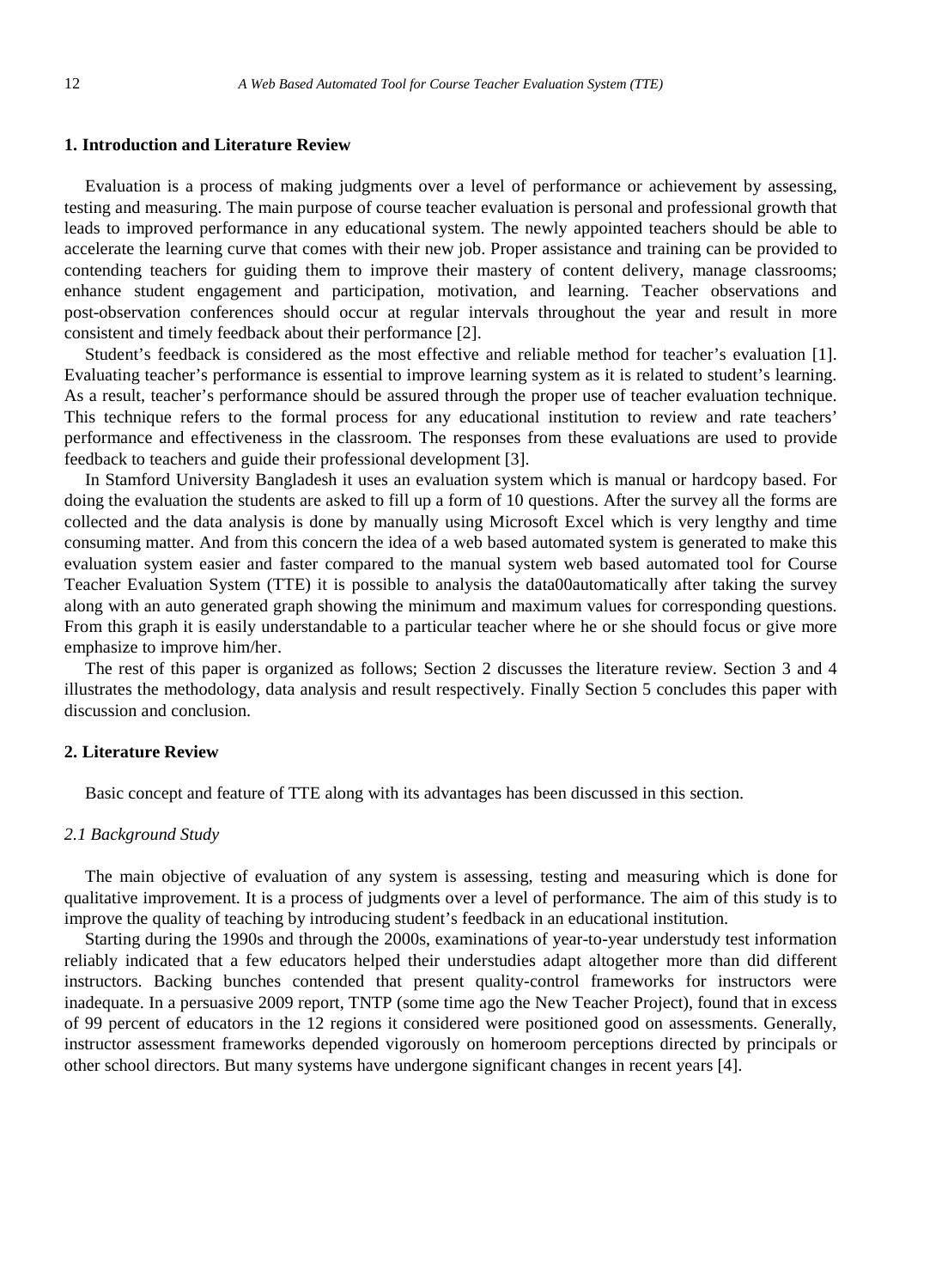With the most recent advances in substance and guidance recognize and assets promptly accessible, experienced instructors will be better prepared to overcome the impacts of burnout. They will be bound to sink into an effective and fulfilling profession with the help of an evaluation system [5].

# *2.2 TTE System*

The TTE will be tends to be utilized for an educator advancement. Assessment results can be utilized as proof for expelling a tenured educator for poor performance.

# *2.2.1 Advantages of TTE*

- The primary purpose of teacher evaluation is personal and professional growth that leads to improved performance.
- Administrators will also be benefited by teacher evaluation system.
- New educators ought to have the option to quicken the expectation to learn and adapt that accompanies their new position. Directed help and preparing ought to be given to battling educators, helping them improve their authority of substance and instructional method; upgrade understudy commitment, inspiration, and learning.
- Teacher observations and post-observation conferences should occur at regular intervals throughout the school year and result in more consistent and timely feedback about their performance.
- The improvement of individual educators after some time ought to be guided by individualized proficient advancement and development plans.

#### **3. Methodology**

In this TTE system for evaluating teacher students have to complete their registration into this system. This registration form consists of student email id, student ID, batch, section, course title, course code and teacher name. Table 1 shows the attributes of the student registration process. Fig. 1 shows the use case diagram of student and Fig. 2 Student registration form of TTE.

TABLE 1. ATTRIBUTES OF THE STUDENT REGISTRATION PROCESS

| Email address         |
|-----------------------|
| Student ID            |
| <b>Batch</b>          |
| <b>Course Section</b> |
| Course Code           |
| Course Title          |
| Course Teacher        |



Fig. 1. Use case diagram of student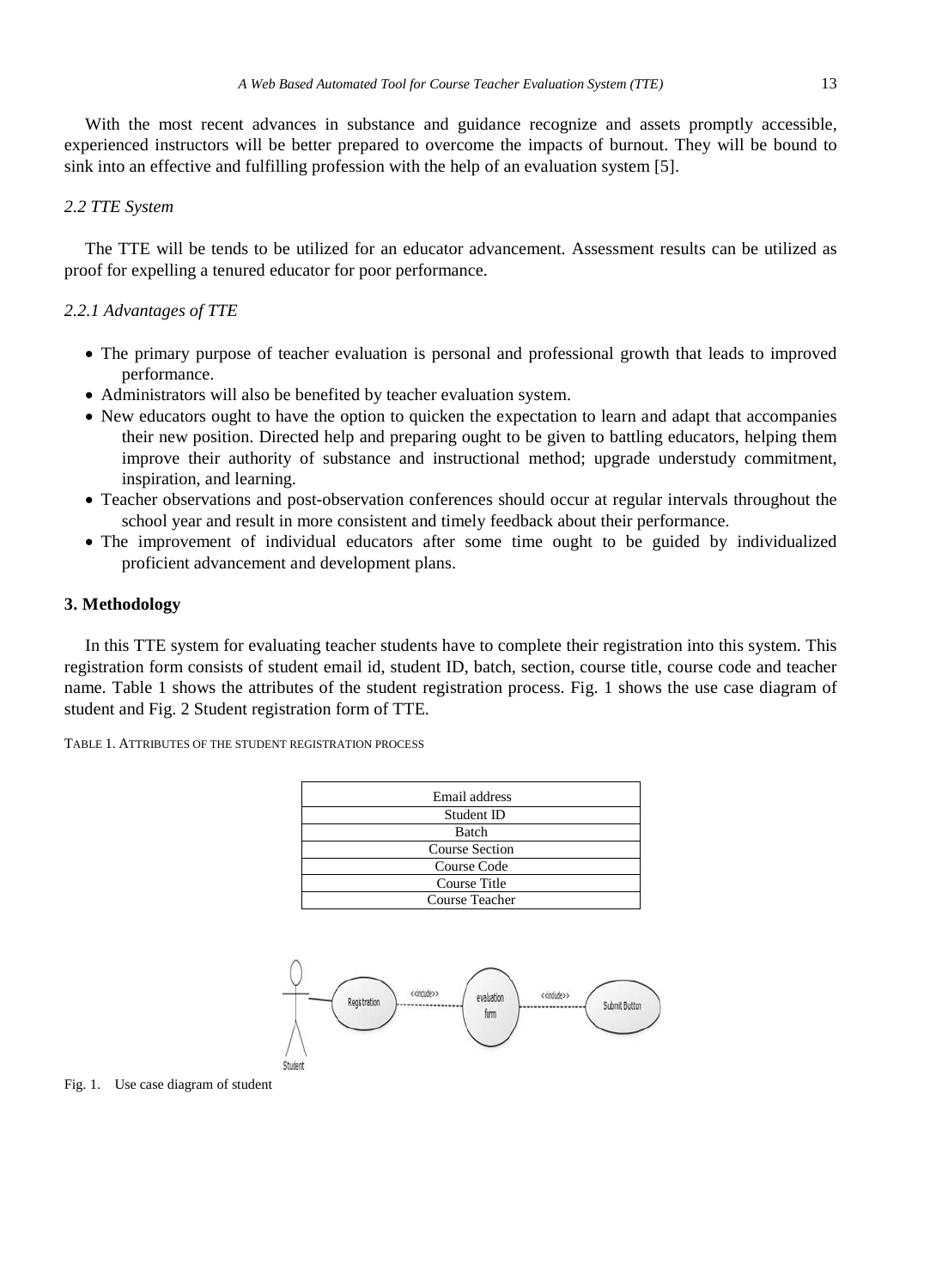|                                       |             | <b>CSE</b>      | STAMFORD UNIVERSITY BANGLADESH |  |
|---------------------------------------|-------------|-----------------|--------------------------------|--|
| <b>Course Teacher Evaluation Form</b> |             |                 |                                |  |
| *Required                             |             |                 |                                |  |
| Email address*                        |             |                 |                                |  |
| Your email address                    |             |                 |                                |  |
|                                       |             |                 |                                |  |
|                                       |             |                 |                                |  |
| <b>Batch</b><br>$Choose =$            | ID N<br>CSE | Car Corporation | 06925                          |  |
|                                       |             |                 |                                |  |
| Course Section                        |             |                 |                                |  |
| $Choose ~*$                           |             |                 |                                |  |
|                                       |             |                 |                                |  |
| Course Code                           |             |                 |                                |  |
| Choose                                |             |                 |                                |  |
| Course Title                          |             |                 |                                |  |
| Choose                                |             |                 |                                |  |
|                                       |             |                 |                                |  |
| Course Teacher                        |             |                 |                                |  |
| Choose                                |             |                 |                                |  |

Fig. 2. Student Registration Form

Table 2 shows the 10 questions about the rules and regulation of the university along with the teacher performance in the class room. A short discussion about the above questions is stated as follows:

Q. 1: Course teacher provided course outline at the start of the trimester:

A teacher should give a course outline of his/ her subject in his/her first class. It helps the students to understand how they should read and what the topics of that course are.

Q. 2: Were exams, quizzes and assignments relevant to the course?

It is another important fact that exams, quizzes and assignments are relevant to the course or not. If this criterion is maintained then students will be interested in class lecture. They will focus what their teacher asks and will try their best to understand the topics for doing best in the exam [14].

Q. 3: How well the teacher was innovative and interesting to make the lessons interactive?

Innovation in education encourages the students to explore, research and use all the modern tools to discover something new. It involves a different way of looking and thinking at complex problems and solving them. The thinking process that goes into it will help students develop their creativity and their problem solving and analytical skills. So a teacher must be innovative and interesting to make the lessons interactive [15].

Q. 4: Regularity in starting and ending class on time: If a teacher arrives in class on time he/she can complete the lecture properly. As a result before exam the syllabus will be complete and it will also help to complete the quizzes on time. So being present in class on time is very crucial and also a good practice for a teacher [6].

Q. 5: The teacher was cooperative and willing to give you time for counselling: In a particular class all the students may not be able to grasp the topic equally. Some students may be weak to understand the lecture in class time. So they need more attention. For their improvement teacher should give them a counselling hour so that all students can learn equally [7].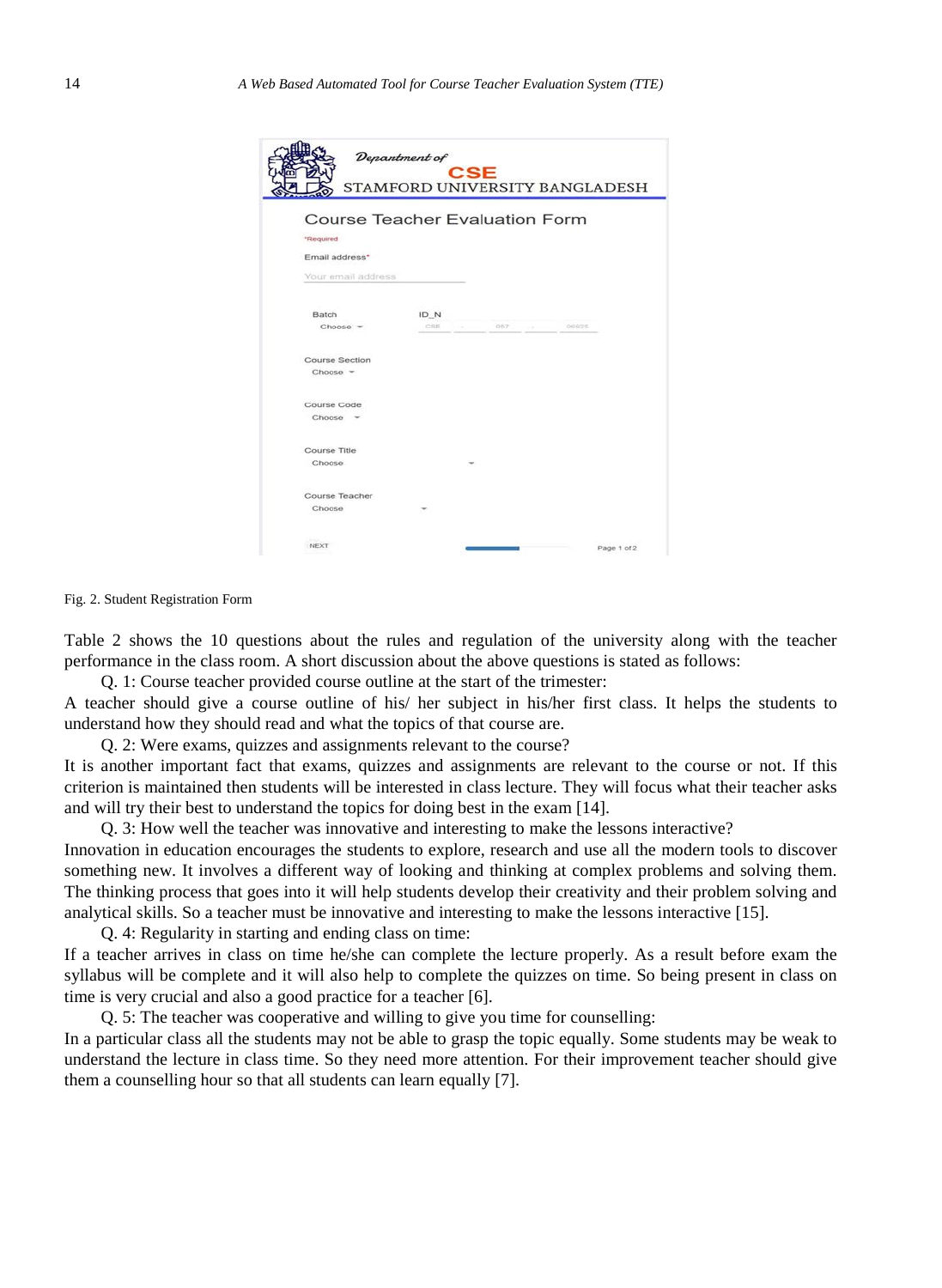| 1.  | Course teacher provided course outline at the start of the trimester :                  |  |                | 3             | 4 | 5. |
|-----|-----------------------------------------------------------------------------------------|--|----------------|---------------|---|----|
| 2.  | Were exams, quizzes and assignments relevant to the course?                             |  | $\overline{c}$ | 3             | 4 | 5  |
| 3.  | How well the teacher was innovative and interesting to make the lessons<br>interactive? |  |                | 3             | 4 | 5  |
| 4.  | Regularity in starting and ending class on time.                                        |  |                | 3             | 4 | 5  |
| 5.  | The teacher was cooperative and willing to give you time for counseling :               |  | 2              | 3             | 4 | 5. |
| 6.  | Teacher's sincerity to respond to question in class :                                   |  |                | 3             | 4 | 5. |
| 7.  | Use of English as medium of instruction in class :                                      |  | 2              | 3             | 4 | 5  |
| 8.  | Did the teacher publish quiz, midterm and final results on time?                        |  |                | 3             | 4 | 5  |
| 9.  | How impartial was the teacher in grading students?                                      |  |                | $\mathcal{R}$ | 4 | 5  |
| 10. | Regular updates and maintenance of Edmodo class groups by the teacher:                  |  |                | 3             | 4 | 5  |

TABLE 2. SURVEY QUESTIONS OF SCORES FROM 1-5 WHICH MEANS AS 5: EXCELLENT; 4: VERY GOOD; 3: GOOD; 2: AVERAGE; 1: BELOW AVERAGE.

Q. 6: Teacher's sincerity to respond to question in class:

The teacher should respond to student's questions accordingly. He/she should try to give the correct answer and explain it. By doing this the students can get the clear idea about the topic [8].

Q. 7: Use of English as medium of instruction in class:

The medium of instruction is the language used by the teacher to teach. It will be easy for the students if the teacher teach in English in the class as their books are written in English. It will increase the amount of exposure of the learners and the opportunities to communicate and also to develop their control of it [9].

Q. 8: Did the teacher publish quiz, midterm and final results on time?

Teacher should publish quiz, midterm and final results on time which will make them more sincere, active and also be interested in their lesson [10].

Q. 9: How impartial was the teacher in grading students?

The teacher should be impartial in their grading system. He/she does not play favorites among the students and cannot allow their emotion into their discipline [11].

Q. 10: Regular updates and maintenance of Edmodo class groups by the teacher:

Stamford University Bangladesh uses Edmodo which is a global education network where teachers can manage their classroom, engage their students, send messages, share class materials, and make learning accessible anywhere. So it is necessary for the teacher to be updated through the edmodo class group [12].

The course teacher evaluation form of TTE has been shown in Fig. 3.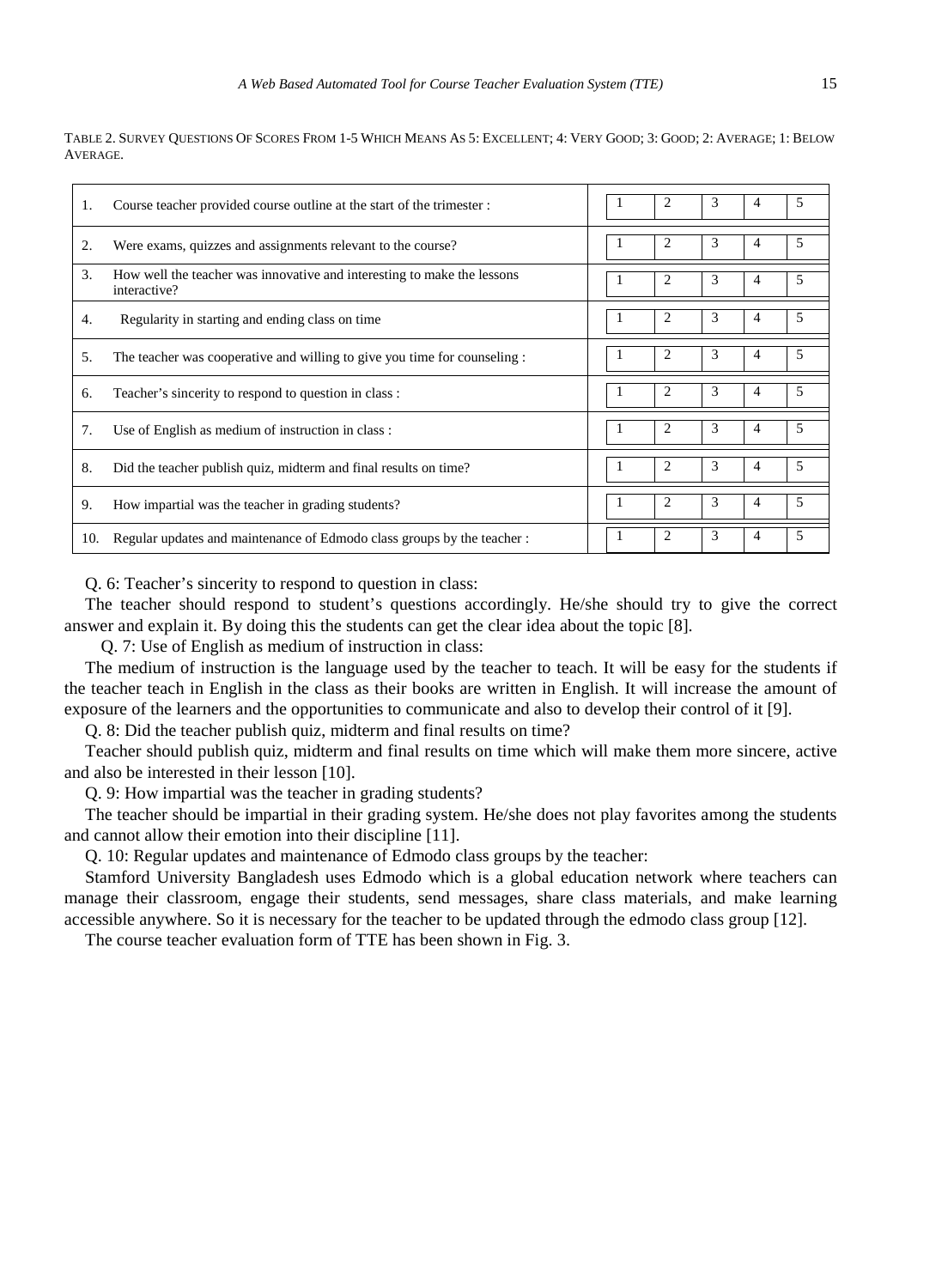

Fig. 3. Course Teacher Evaluation Form of TTE

### **4. Data Analysis and Result**

In TTE system the main control is done by the admin. Initially the admin has to sign up for creating an account. This account is created by an email and password. This password should have at least 8 characters, one character must be capital letter, one must be small letter and one must be digit. This process helps to create strong password.

Fig. 4 shows the interface of admin signup and login of TTE. If the admin already have an account, they do not need to sign up again. They can just use login button and use their registered username, password. To view the result or evaluation of the completed survey the admin needs to select the teacher name, batch no, course, section from the list. Table 3 shows the attributes of the admin whereas Fig. 5 shows the use case diagram of the admin.

TABLE 3. ATTRIBUTES OF THE ADMIN

| User Name            |  |
|----------------------|--|
| <b>Email Address</b> |  |
| Password             |  |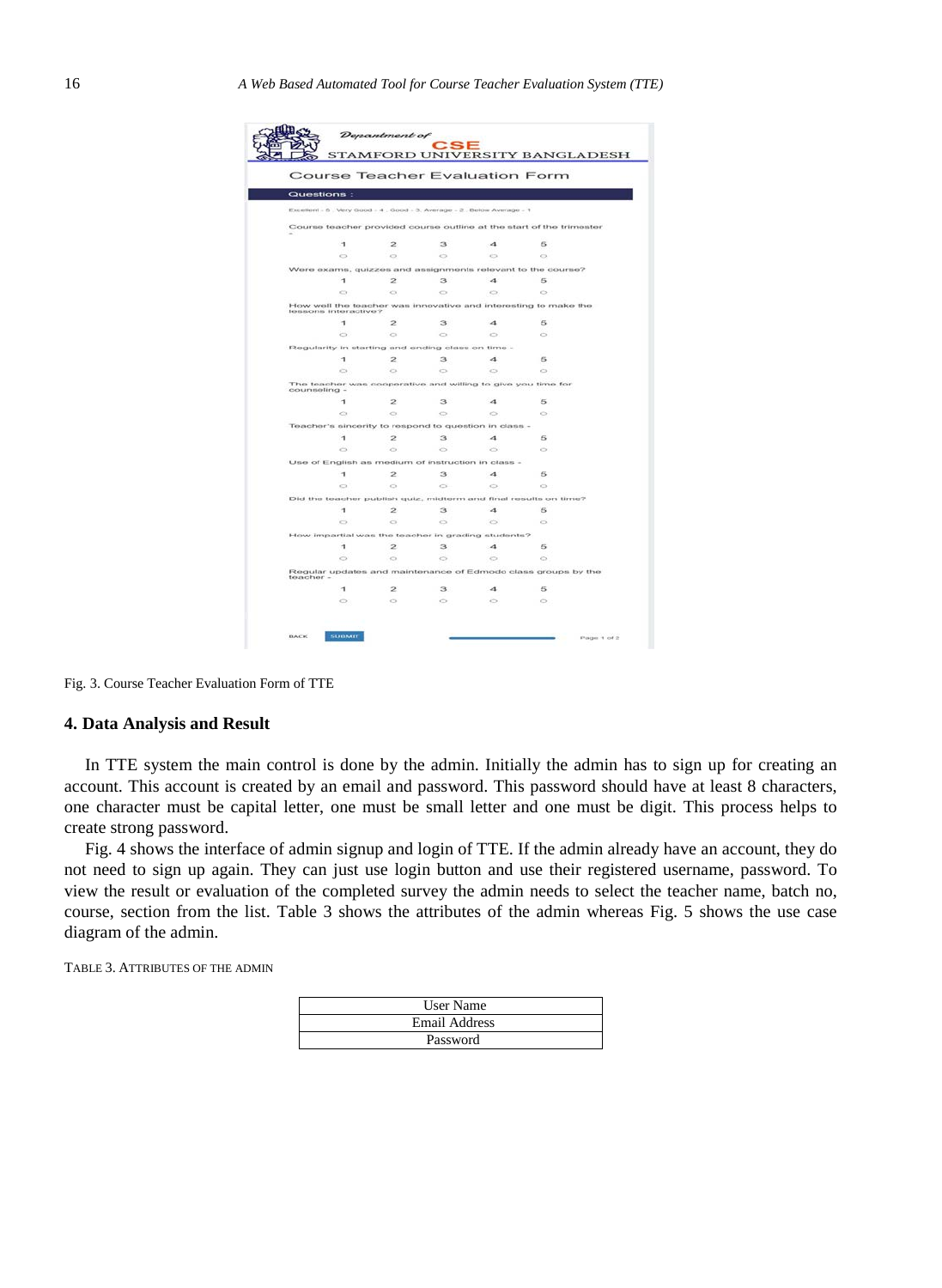| Depantment of<br><b>CSE</b><br>STAMFORD UNIVERSITY BANGLADESH<br><b>SIGN UP</b>                       |
|-------------------------------------------------------------------------------------------------------|
| Username                                                                                              |
| Username                                                                                              |
| <b>Email Address</b><br>Email address                                                                 |
| Password                                                                                              |
| Password                                                                                              |
| Submit                                                                                                |
|                                                                                                       |
| Depantment of<br><mark>.</mark><br><b>CSE</b><br>STAMFORD UNIVERSITY BANGLADESH<br><b>Admin Login</b> |
|                                                                                                       |
| Username                                                                                              |
| Username                                                                                              |
| Password                                                                                              |
| Password                                                                                              |
| Submit                                                                                                |

Fig. 4. Admin Sign up and Login Interface of TTE



Fig. 5. Use case diagram of admin

After selecting all the necessary fields the admin will be able to view the result like the Fig. 6. It shows the average value of the corresponding 10 questions and based on the value the automated graph will be generated like in Fig. 6.

# **5. Discussion and Conclusion**

The main feature of the TTE is to create the automated graph. Teacher can see their evaluation of their course for any particular batch and section. This system gives a full report to the teacher about their course. In this report teacher can see their average marks of the 10 questions with graph which helps them to identify the area where they need to more focus. The TTE is a fully automated web based system which saves time to evaluate the courses very easily. It is also possible to save the result as pdf file format and print as a report.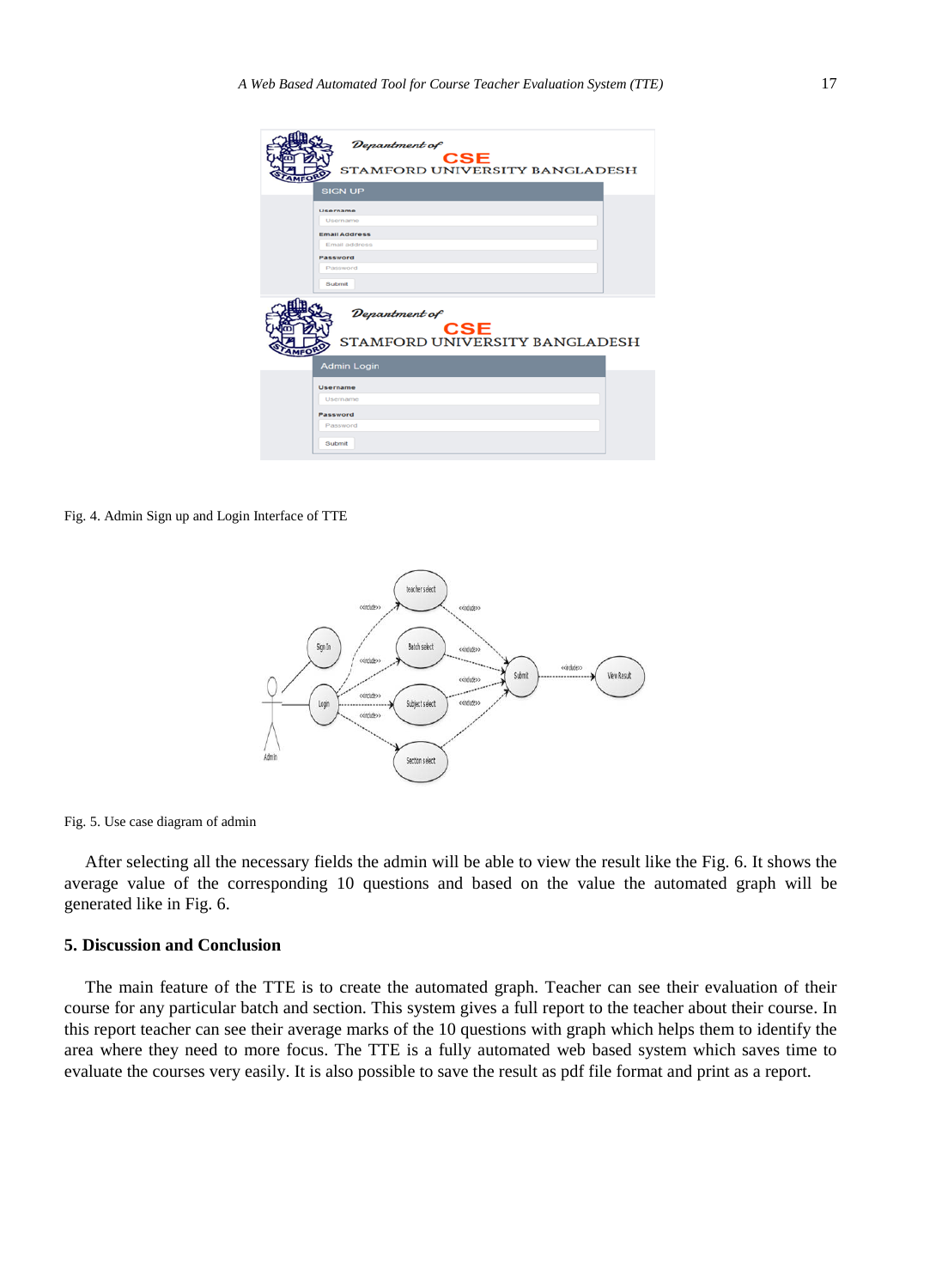The web based TTE system will be very effective for any educational institution. From this system a teacher can easily understand in which area they needs to improve. It helps the teacher's personal and professional growth that leads to better performance.

This web based tool works only in computer system. In near future this system will be moved to an advanced level by making a mobile application which will be implemented in android OS initially.

# **Acknowledgements**

 The authors wish to thank Dr. Kamruddin Nur for his support and guidance. This work was supported in part by Stamford University Bangladesh.

# **References**

- [1] Musharraf Husain, Sabina Khan, Students' feedback: An effective tool in teachers' evaluation system, Departments of Surgery, 1Pathology, Adjunct Faculty MEU, Hamdard Institute of Medical Sciences and Research, Jamia Hamdard, New Delhi, indi India, January 24, 2017.
- [2] D Stufflebeam, New directions for evaluation, Wiley Online Library, 2001.
- [3] Talal Almutairi, Durham University, UK Peter Tymms, The Tools of Teacher Evaluation: What Should Be Used in Teacher Evaluation from the Teachers' Perspective, International Business & Education Conferences, London, United Kingdom June 7-11, 2015.
- [4] Margaret K Snooks, Using Practice Tests on a Regular Basis to Improve Student Learning, New Directions for Teaching and Learning, 2004(100):109 – 113.
- [5] Janelle Cox, 10 ways to keep your class Interesting, ThoughtCo, August 16, 2019.
- [6] Teny Shapiro, The Educational Effects of School Start Times, DOI: 10.15185/izawol.181, September, 2015.
- [7] Dana Edwards, The school counselor's role in helping teachers and students belong, Elementary School Guidance & Counseling, Vol. 29, No. 3 February 1995, pp. 191-197.
- [8] Kathleen Listman, How do you deal with a sincere question in the classroom that avoids embarrassment, M.Ed University of Texas, Arlington, Jul 10, 2018.
- [9] Ameesha Wijayantunga (September, 2019), English as a Medium of Instruction in Secondery Schools In Srilanka: Challenge, International Conference on Education, September 2018, DOI: 10.17501/icedu.2018.4117.
- [10] Melissa Kelly, Pretests Effective Tool to Target Instruction, ThoughtCo, January 16, 2019.
- [11] Rema N.Hanna and Leigh L.Linden, Discrimination in Grading, American Economic Journal: Economic Policy, Vol. 4, No. 4 (November 2012), pp. 146-168.
- [12] Salubsri Charoenwet and Ami Christensen, The Effects of Edmodo Learning Network on Students Perception's Self Regulated Learning Behaviors and Learning Performance, Proceedings of The 10th International Multi-Conference on Society, Cybernetics and Informatics, IMSCI 2016.
- [13] Guri Skedsmo, Stephan Gerhard Huber Teacher evaluation the need for valid measures and increased teacher involvement, Educational Assessment Evaluation and Accountability 30(2), DOI: 10.1007/s11092-018-9273-9, February, 2018.
- [14] Santiago, P. & Benavides, F., Teacher Evaluation: A Conceptual Framework and Examples of Country, International Journal of Evaluation and Research in Education (IJERE), 2019.
- [15] Little, O, Goe, L. & Bell, C., A Practical Guide to Evaluating Teacher Effectiveness, The Journal of Effective Teaching, 2009.